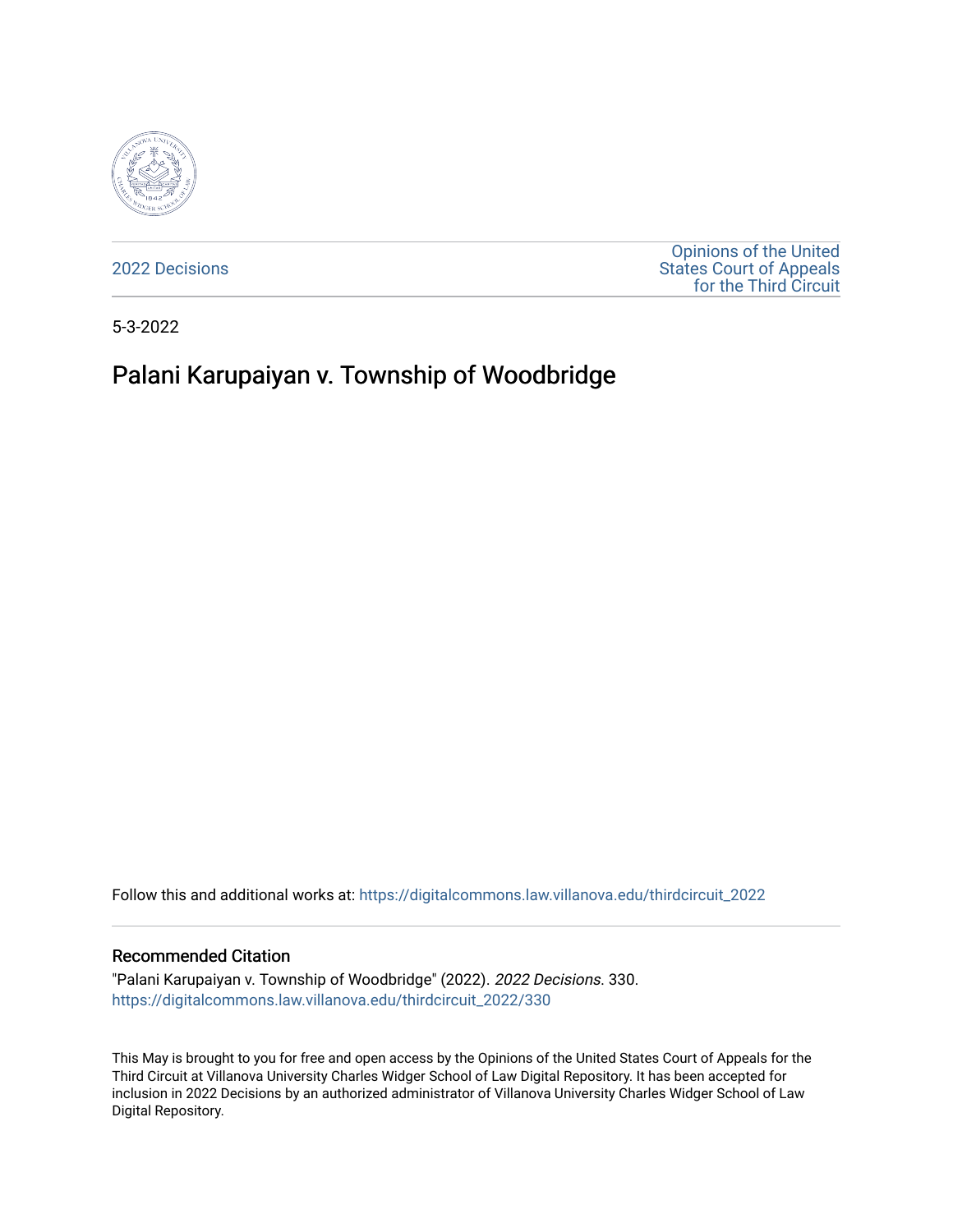# **DLD-112 NOT PRECEDENTIAL**

# UNITED STATES COURT OF APPEALS FOR THE THIRD CIRCUIT

\_\_\_\_\_\_\_\_\_\_\_

No. 21-3339 \_\_\_\_\_\_\_\_\_\_\_

PALANI KARUPAIYAN; P.P.; R.P., Appellants

v.

TOWNSHIP OF WOODBRIDGE; STATE OF NEW JERSEY; UNITED STATES OF AMERICA; UNION OF INDIA; OFFICER GANDHI, 5038, individually and in his official capacity as Parking enforcement officer of Woodbridge; WOODBRIDGE POLICE DEPARTMENT

\_\_\_\_\_\_\_\_\_\_\_\_\_\_\_\_\_\_\_\_\_\_\_\_\_\_\_\_\_\_\_\_\_\_\_\_

On Appeal from the United States District Court for the District of New Jersey (D.C. Civil Action No. 2-21-cv-19737) District Judge: Honorable Esther Salas

\_\_\_\_\_\_\_\_\_\_\_\_\_\_\_\_\_\_\_\_\_\_\_\_\_\_\_\_\_\_\_\_\_\_\_\_

Submitted for Possible Dismissal Due to a Jurisdictional Defect, Possible Dismissal under 28 U.S.C. § 1915(e)(2), or Possible Summary Action Pursuant to Third Circuit LAR 27.4 and I.O.P. 10.6 March 24, 2022 Before: KRAUSE, MATEY and PHIPPS, Circuit Judges

> (Opinion filed: May 3, 2022) \_\_\_\_\_\_\_\_\_

# OPINION\* \_\_\_\_\_\_\_\_\_

<sup>\*</sup> This disposition is not an opinion of the full Court and pursuant to I.O.P. 5.7 does not constitute binding precedent.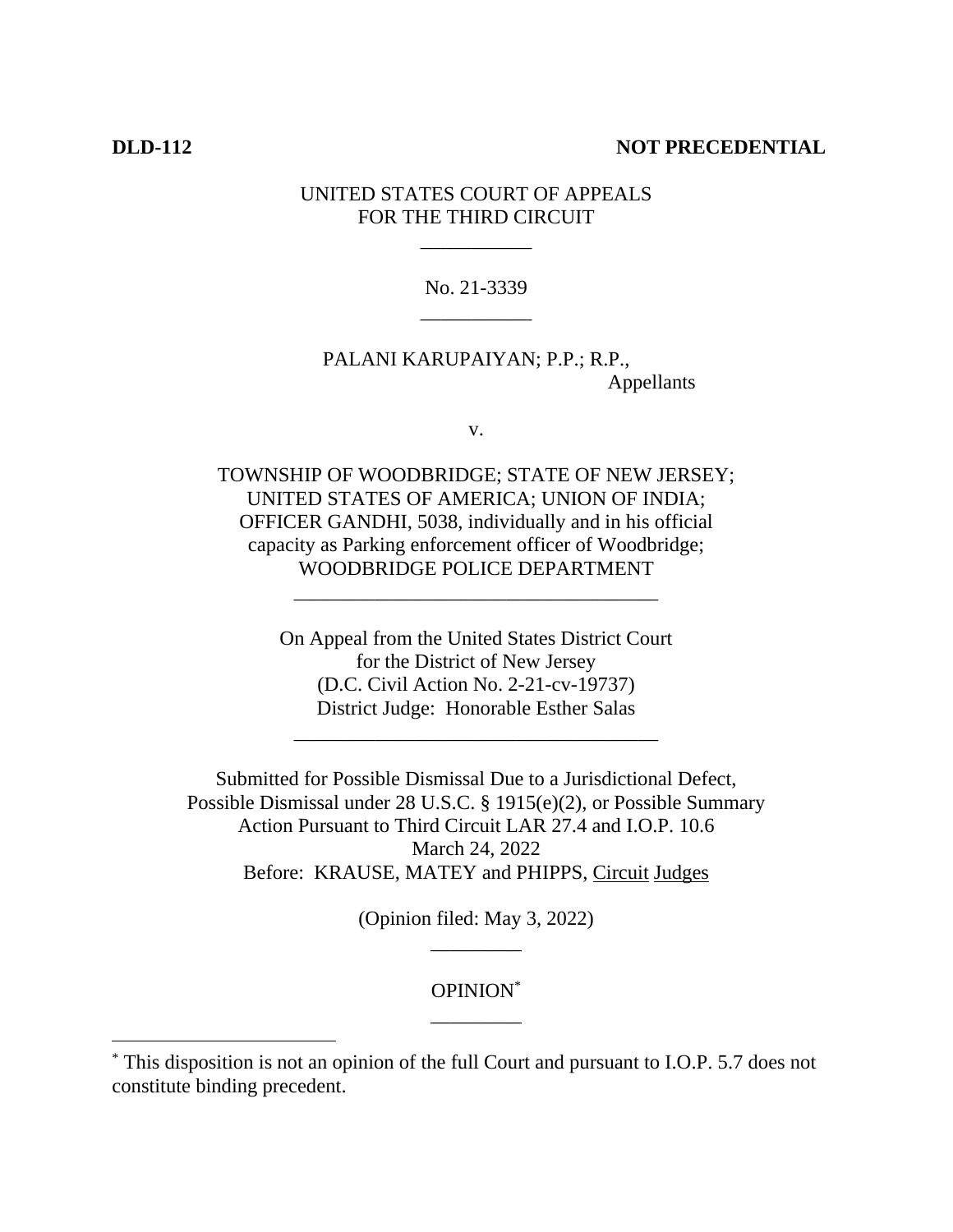## PER CURIAM

Palani Karupaiyan appeals<sup>1</sup> from the orders of the District Court dismissing his complaint and denying reconsideration. We will affirm.

I.

Karupaiyan is a frequent pro se litigant with a history of filing complaints raising conclusory and apparently unrelated claims. See, e.g., Karupaiyan v. Naganda, No. 21- 2560, 2022 WL 327724, at \*1-2 (3d Cir. Feb. 3, 2022). In this case, he filed suit against: (1) the Township of Woodbridge, New Jersey, along with related defendants; (2) the State of New Jersey; (3) the United States; and (4) the "Union of India." He asserted a litany of complaints against the Woodbridge defendants, including that they wrongfully ticketed and impounded a car in which he was living. He also faulted New Jersey, the United States and India for allowing an unidentified relative to relocate his children to India. In addition, he sought the appointment of more Justices to the United States Supreme Court because, he claimed, the Court lacked the resources to hear a case in which he complained of broken ribs.

<sup>&</sup>lt;sup>1</sup> Karupaiyan also purports to appeal on behalf of his two children. After our Clerk notified him that he cannot litigate pro se on their behalf, see Osei-Afriyie by Osei-Afriyie v. Med. Coll. of Pa., 937 F.2d 876, 883 (3d Cir. 1991), he filed a motion for appointment of a guardian and counsel. We recently denied Karupaiyan's motion for such relief in C.A. No. 21-2560, and we deny this motion too because he has not raised anything suggesting that such relief might be warranted.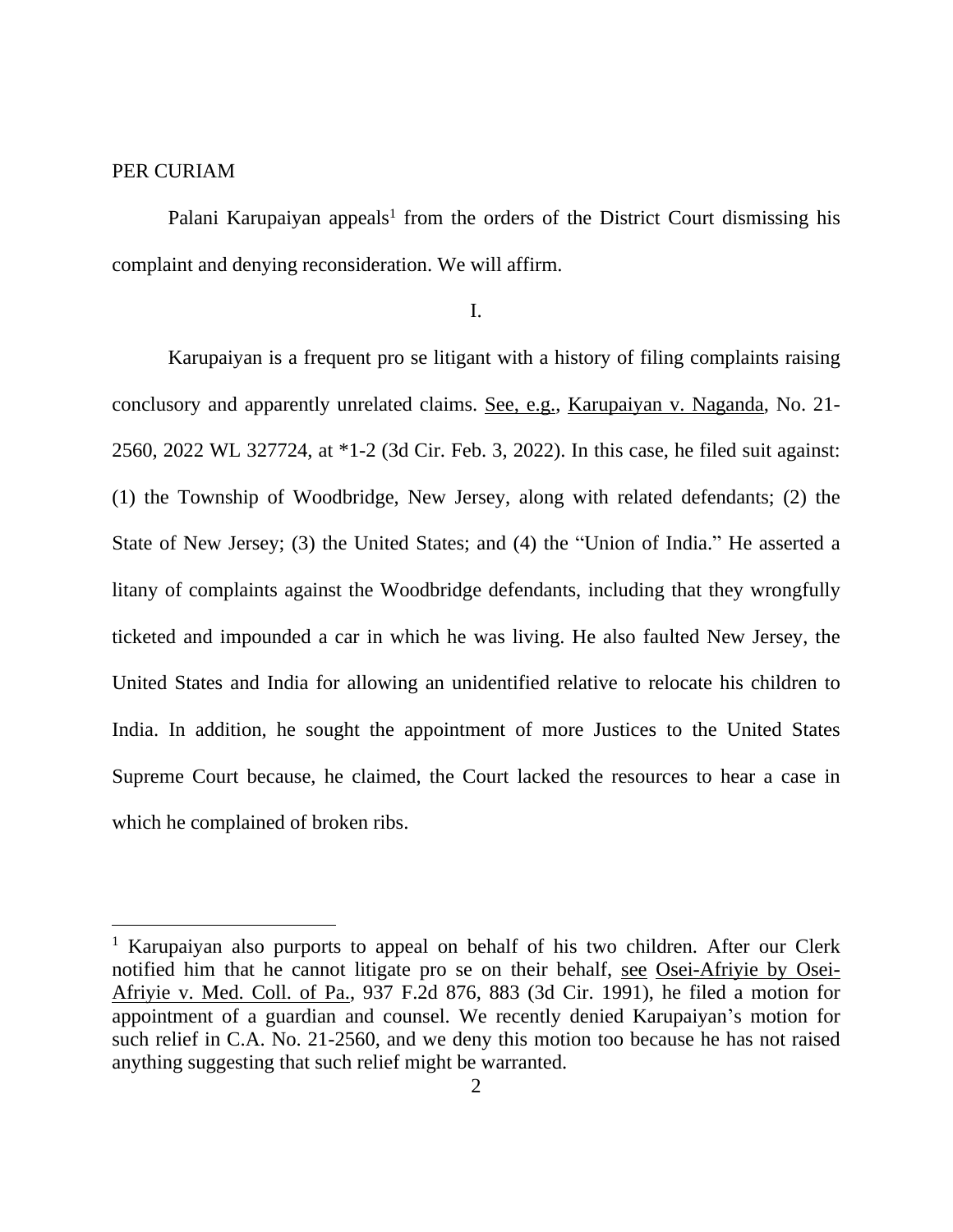The District Court screened the complaint under 28 U.S.C. § 1915(e)(2)(B) and dismissed it for failure to state a claim. The court ruled that Karupaiyan's claims against New Jersey, the United States and India are barred by immunity doctrines. The court also ruled that Karupaiyan's allegations against the Woodbridge defendants were too conclusory to state a federal claim, and it declined to exercise supplemental jurisdiction over any state-law claims, but it gave him leave to amend as to these defendants. Karupaiyan obtained an extension of time to amend, but he ultimately declined to do so and filed this appeal instead. He also filed several post-judgment motions, which the District Court construed in part as motions for reconsideration and denied. Karupaiyan has amened his notice of appeal to challenge that ruling as well.

## II.

We have jurisdiction under 28 U.S.C. § 1291.<sup>2</sup> We exercise plenary review over the dismissal of a complaint under  $\S$  1915(e)(2)(B)(ii) for failure to state a claim. See Allah v. Seiverling, 229 F.3d 220, 223 (3d Cir. 2000). To avoid dismissal, "a complaint must contain sufficient factual matter, accepted as true, to state a claim to relief that is plausible on its face." Talley v. Wetzel, 15 F.4th 275, 286 n.7 (3d Cir. 2021) (quotation

<sup>2</sup> The District Court initially dismissed Karupaiyan's claims against the Woodbridge defendants with leave to amend, but the court later concluded that Karupaiyan stood on his complaint because he declined to amend and withdrew his request for an extension of time to do so. Karupaiyan also has expressly stated in this Court that he is standing on his complaint. Thus, the order of dismissal is a final decision under § 1291. See Hoffman v. Nordic Nats., Inc., 837 F.3d 272, 279 (3d Cir. 2016).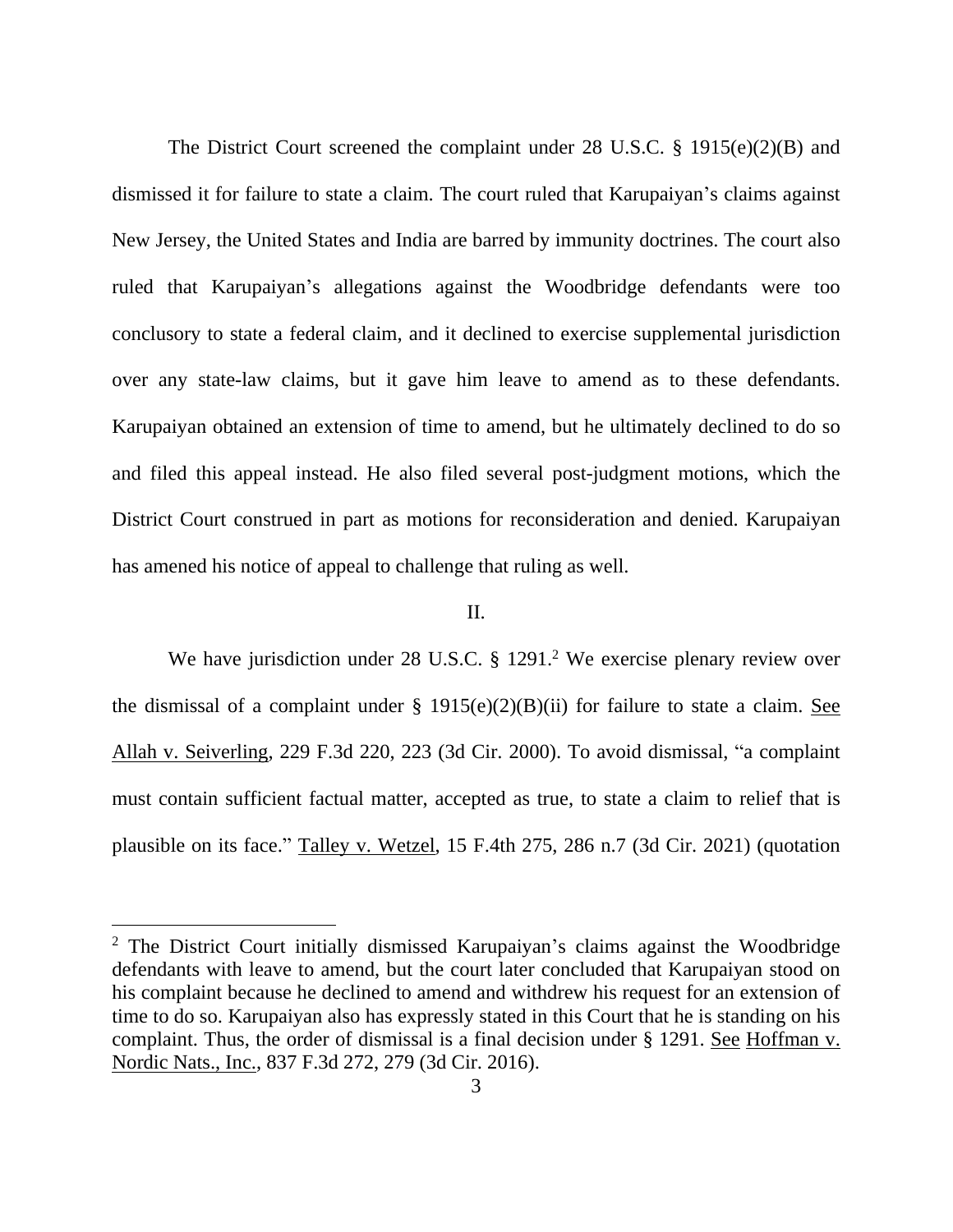marks omitted). We review the denial of reconsideration for abuse of discretion. See Walker v. Coffey, 905 F.3d 138, 143 (3d Cir. 2018).

Having conducted our review, we will affirm substantially for the reasons explained by the District Court. We see no basis to disturb the court's rulings that Karupaiyan's federal claims against New Jersey, the United States, and India are barred by the principles of immunity that the court explained. We also see no basis to disturb the court's ruling that Karupaiyan did not state a federal claim against any of the Woodbridge defendants. Although Karupaiyan's complaint is replete with conclusory allegations that these defendants acted wrongfully, his conclusory allegations are just that and do not plausibly suggest that any of these defendants violated his federal rights.

Karupaiyan's only factual allegation that potentially suggests actionable wrongdoing is his allegation that a traffic enforcement officer named Gandhi called him a "black madrasi" after his car was towed. (ECF No. 1 at 7 ¶ 12, 18 ¶ 153.) Karupaiyan claims that this use of what he identifies as a racial slur constitutes discrimination. He relies on statutes governing employment, but those statutes do not apply because he does not allege that he has or had any employment relationship with any of the defendants. He also claims that Officer Gandhi's use of the slur violated his civil rights. But as courts have recognized, an officer's isolated use of a racial slur or epithet by itself reprehensible though it is—does not violate the Constitution. See, e.g., Chavez v. Ill. State Police, 251 F.3d 612, 646 (7th Cir. 2001); Williams v. Bramer, 180 F.3d 699, 706